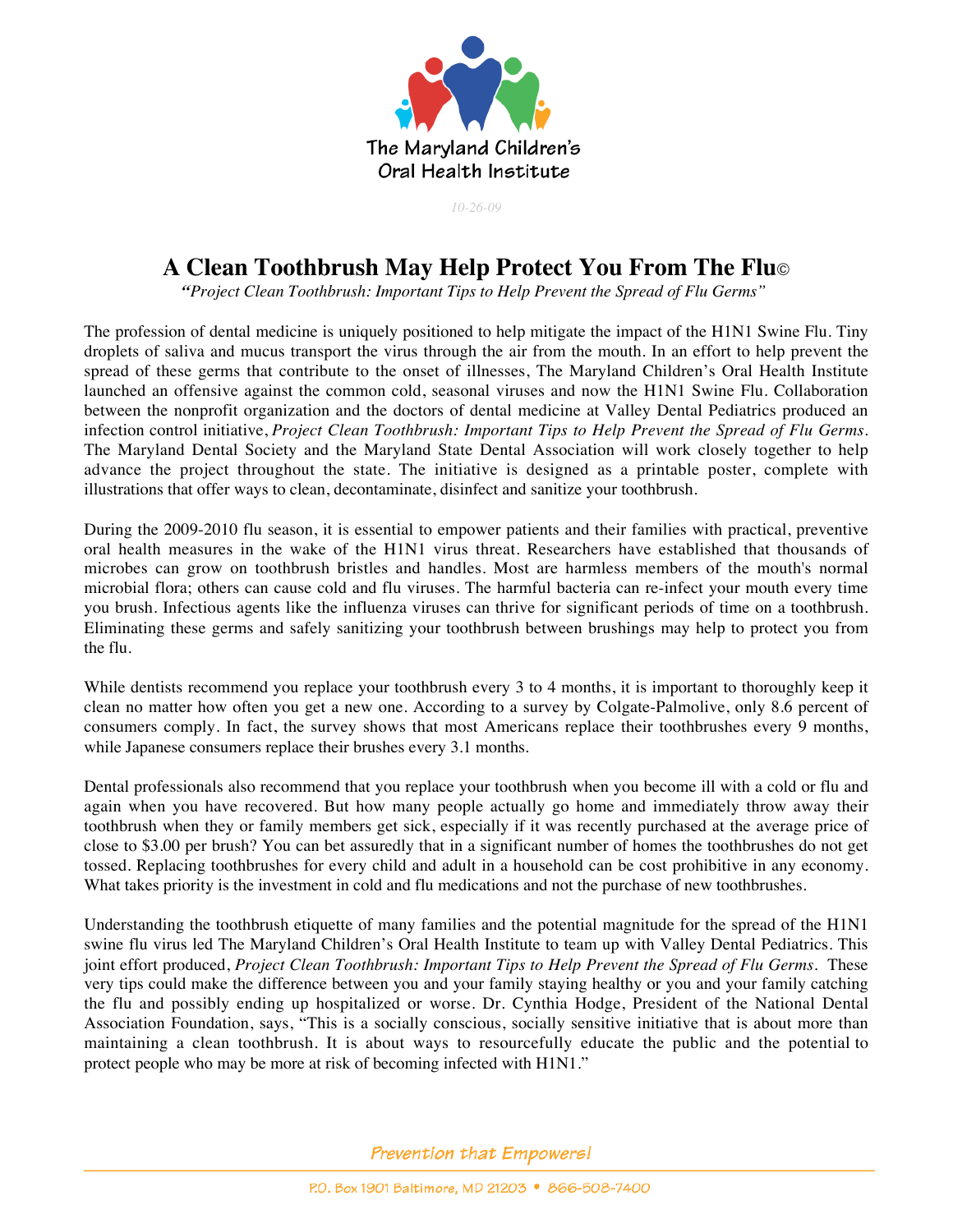These tips may help protect some families where before they were at risk to become ill as a result of repeatedly using virus-contaminated toothbrushes. Dr. Marsha Butler, Vice President Global Oral Care at Colgate Palmolive, says "the *Project Clean Toothbrush* initiative helps to eliminate bacteria that may accumulate on your toothbrush or cause harm to your gums." The recommended tips range from simply washing your hands before and after brushing to getting rid of your toothbrush when it is contaminated.

- $\checkmark$  Your hands are the main vehicles of transmission for the influenza virus. It is for this reason that the main recommendation to prevent H1N1 is to wash your hands frequently. Use soap and water, liquid hand sanitizer or pre-moistened hand wipes to remove the germs that congregate on your hands. Washing your hands for a minimum of 20 seconds before touching your toothbrush will cut down on the bacteria being introduced to the handle and bristles from your palms and fingers. The bacteria that cause E. coli, salmonella and gastrointestinal problems are found on the hands. You can remove many of these bacteria by washing your hands and scrubbing your fingernails. After all, you wash your hands before you put food utensils in your mouth to eat. Thus, it makes perfect sense to wash your hands before you put your toothbrush into your mouth.
- $\checkmark$  Washing your hands after you brush is important as well. This hygiene practice will help reduce the spread of microorganisms as a result of the contact your hands make with your face, lips and mouth. Washing your hands after you brush will reduce what you "hand over" to others. Dr. William Martin, President of the American Dental Association's local component, the Maryland State Dental Association, said, "You can't over emphasize the importance of washing your hands whether it is flu season or allergy season. People are vulnerable to the germs that end up on their hands and under their fingernail beds." Good hand hygiene can make the difference between staying healthy and getting sick.
- $\checkmark$  Wash your toothbrush before and after every use. Hold the brush under running warm water. The warm water will soften the bristles and help to release food particles and excess toothpaste. Rub your thumb over the bristles with force while now allowing cold water to wash away any remaining debris and toothpaste. The cold water will cause the toothbrush bristles to regain firmness and may limit the reproduction of flu-causing germs.
- $\checkmark$  Disinfect your toothbrush by allowing it to soak in an antibacterial mouthwash. Stir it with the bristled end of your toothbrush for 30 seconds. Mouthwash containing alcohol will kill off most of the bacteria. You can also mix 2 teaspoons of baking soda in 1 cup of water and soak your toothbrush in the solution if you don't have mouthwash.
- Another option is to store your toothbrush in a  $3\%$  Hydrogen Peroxide (H2O2) topical solution that is changed daily. Using enough of the solution to cover the bristles can keep your toothbrush disinfected. A quick way is to mix 1 teaspoon of peroxide in 1 cup of water and swish your toothbrush in it prior to use.
- $\checkmark$  Soaking your toothbrush in vinegar once a week overnight can also help kill germs. White vinegar is preferable; brown vinegar might stain the bristles.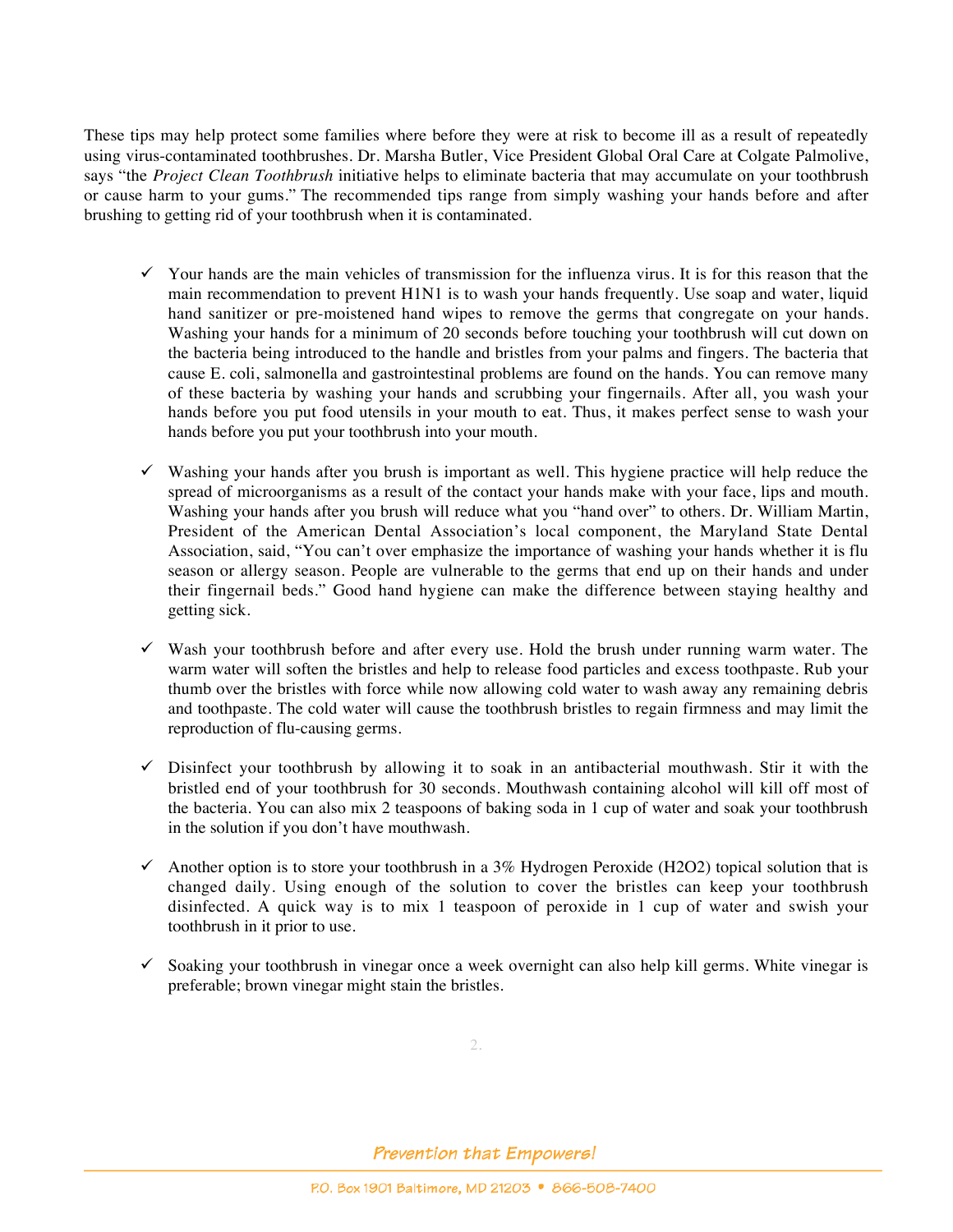- $\checkmark$  Using a tablet of denture cleanser like Polident® is another quick way to sanitize your toothbrush. This antibacterial cleaning system has detergents and enzymes that aid in the breakdown of food proteins. The effervescent or foaming action (Sodium Bicarbonate and Citric Acid) provides a mechanical cleaning action to loosen particles trapped between the bristles. Be sure to thoroughly rinse the denture cleaner from your toothbrush bristles and handle.
- $\checkmark$  Deep clean your toothbrush by securing it in the top rack or in the silverware rack of the dishwasher. Avoid putting the toothbrushes in the lower rack as the handles could melt. The same applies to tongue scrapers. It is also a good idea to routinely decontaminate your dental water jet reservoir and the tips (i.e., Waterpik) in the dishwasher. Just don't use the dishwasher setting for the pots and pans wash cycle as it may prove to be too hot.
- $\checkmark$  Avoid side-by-side storage of toothbrushes. Toothbrushes should be kept inches apart. Every family member should have a clearly identifiable, color-coded brush to avoid cross contamination. Store your toothbrush upright to expose bristles to the air. The Colgate® GRIP EMS® and the Crayola G.U.M. toothbrushes stand upright independently. The design of the bases allows these toothbrushes to be positioned away from other brushes helping to reduce the chances of intimate contact.
- .  $\checkmark$  Keep your toothbrush as far away from your toilet as possible to cut down on airborne bacteria from waste. Every time you flush you propel the germs from your toilet into the air where they can land on your toothbrush. These fine droplets of toilet water can hover in the air for as long as two hours, eventually settling on all surfaces throughout the bathroom. Always flush the toilet with the top lid closed.
- $\checkmark$  Replace your toothbrush at the first sign of bent bristles. Worn toothbrushes have bristles with broken, frayed and sometimes sharp edges. These brushes are less effective in removing plaque and can damage the gums, even causing bleeding. Dentists recommend replacing your toothbrush every season, every quarter or every three to four months - however you wish to remember.
- $\checkmark$  Air-dry your toothbrush by shaking the excess water from the bristles. Running your thumb or finger across the bristles will also help to remove the water.
- $\checkmark$  Clean toothbrush covers with soap and water. Covers should be placed over the bristles of a dry toothbrush when possible. Plastic covers that fit over bristles keep them free of airborne or hand-held contamination.
- $\checkmark$  Frequently clean the toothbrush holder with soap and water. Wall mounted toothbrush holders, as well as cups, cans and stands should be wiped down using disposable wipes to remove germs. Establish a routine of wiping down the countertop in front of and around the sink where you just brushed; this tidy routine will remove toothpaste-filled saliva droplets. By no means should icky globs of toothpaste remain in the sink after brushing.
- $\checkmark$  Purchasing toothpaste in a pump dispenser can help to eliminate the inclusion of every household member's germs becoming one more ingredient in the family tube. Almost everyone makes direct contact with their toothbrush when they squirt toothpaste onto it. Hold your brush away from the tip of the pump. This can help to reduce the chances that contact will be made between the toothpaste and the toothbrush. Aquafresh toothpaste by GlaxoSmithKline comes in a pump dispenser.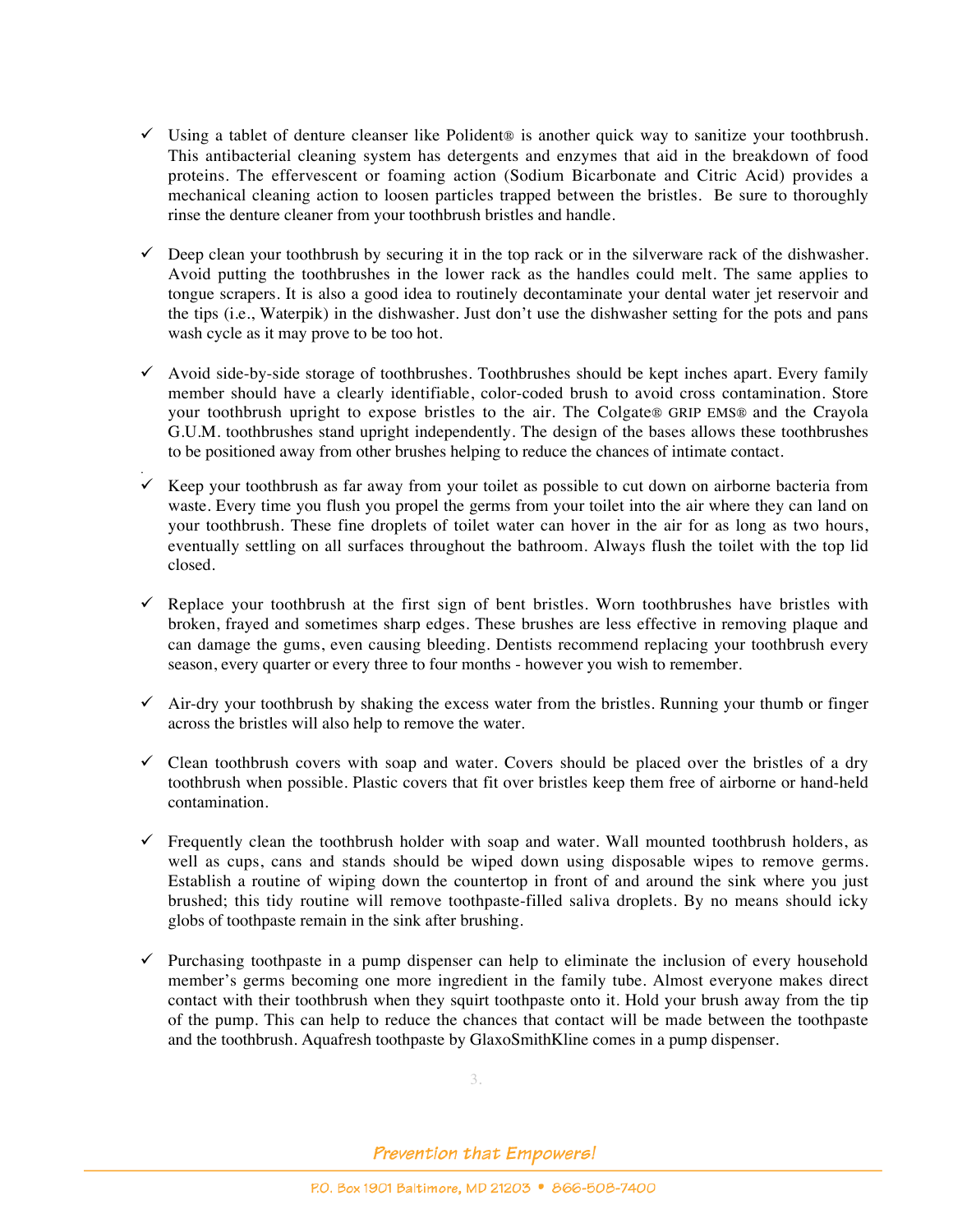- $\checkmark$  You might also consider dispensing the dentifrice onto the back of your hand as another way to eliminate contact between the toothbrush bristles and toothpaste being squeezed from the tube. Remember the first recommendation prior to brushing your teeth is to wash your hands. Squeeze a pea size amount of the toothpaste on the back of your clean hand. It's okay if the tube or pump makes slight contact with your freshly sanitized skin. Sweep the toothpaste off your hand with the bristles and then brush. The little bit of toothpaste remaining on the back of your hand will help you to remember to wash them again when you have finished brushing. Don't forget that it is a good idea to not only thoroughly wash your hands and your toothbrush; it is wise to wash or wipe off the tip of the tube or pump and the cap of whatever toothpaste dispenser you use.
- $\checkmark$  Throw your toothbrush away or the toothbrush of anyone in your home who gets a contagious sickness such as a cold, flu or strep throat. Any toothbrushes that come into contact with the contaminated toothbrush should also be thrown away. Brushes should also be changed at the onset of an illness and again after you feel completely better. Erin R. Drew, MD, FAAP, a Board Certified Pediatrician says she routinely advised the parents of her patients to "replace their toothbrushes after you are no longer contagious, but before finishing the antibiotics." She explained that "bacteria can live in the toothbrush and re-infect you when the antibiotics are done." Dr. Drew was a practicing physician prior to joining a pharmaceutical company as a medical scientist.

Existing scientific research clearly shows that infectious agents like the influenza viruses can thrive for significant periods on a toothbrush. It is vitally important for the dental profession to play a role in helping to enlighten the public about ways they can avoid cold and flu viruses. At a July meeting with members of the Maryland Dental Society, the Maryland Department of Health and Mental Hygiene Secretary, John M. Colmers, spoke about the need for dentists to inform patients that the best ways to avoid the swine flu are prevention and vaccination. The dental surgeons agreed that taking a proactive role in the effort to help contain the number of Maryland citizens who may be at risk of contracting a cold or flu might prove to be epic especially for children and teenagers.

The Director of Advocacy & Outreach for The Maryland Children's Oral Health Institute, Dr. Leslie E. Grant, praised the clean toothbrush initiative. Dr. Grant went on to say that the visual reference would assist families in recognizing some of the practical ways they can help escape being plagued by seasonal viruses.

The Maryland Dental Society, the Maryland State Dental Association and Doral Dental will join forces to massproduce *Project Clean Toothbrush* flyers and posters to elevate prevention awareness in schools and homes throughout the state. Ms. Tequila Terry, Executive Director of Doral Dental Services of Maryland, feels that the cling-on flyer will serve as a constant reminder and will especially benefit Maryland Healthy Smiles Dental Program members throughout the flu season. The Maryland Children's Oral Health Institute, Doral and both dental organizations will have the flyer and poster available to download from their websites.

Dr. Winifred J. Booker, CEO and Director of Development for The Maryland Children's Oral Health Institute, said, "The timing is ideal to introduce *Project Clean Toothbrush* because October is National Dental Hygiene Month. The end of October culminates with the celebration of Halloween by many excited, costumed youngsters. This event has children out-and-about, often in the cool weather for hours, some coughing and sneezing while collecting sweet treats. The costume-induced changes in body temperature, the unpredictable weather, the blissful mingling and the exchanging of candy creates a vulnerable environment that may increase the risk of catching severe colds and potentially deadly flu viruses. These fall events and the recent loss of three young lives in Maryland further corroborate the significance and paramount importance of introducing an oral health initiative like *Project Clean Toothbrush: Important Tips to Help Prevent the Spread of Flu Germs."*

4.